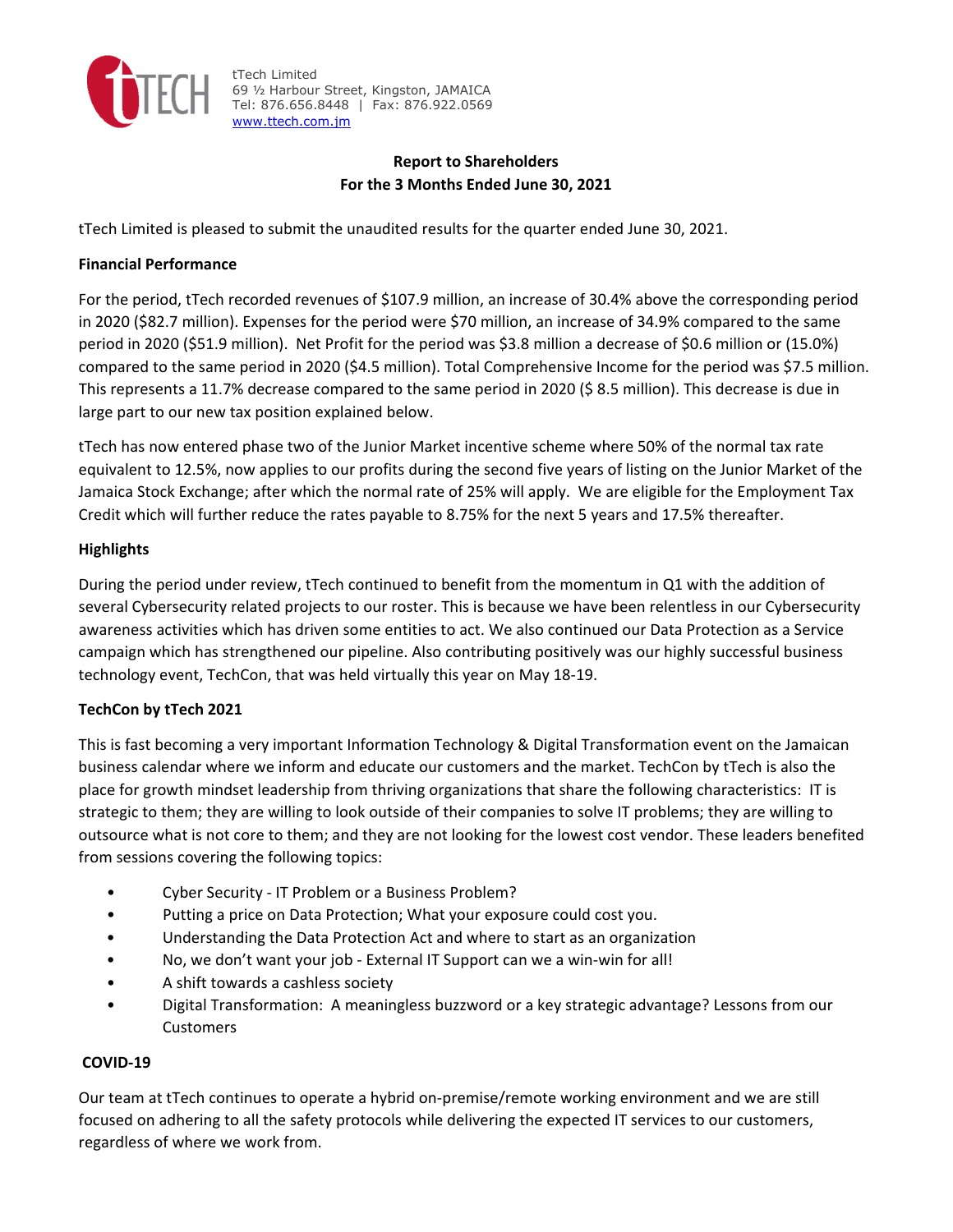

tTech Limited 69 ½ Harbour Street, Kingston, JAMAICA Tel: 876.656.8448 | Fax: 876.922.0569 www.ttech.com.jm

## **Summary**

tTech is working aggressively to fulfill our promise of delivering insanely good IT services to our valued clients and we are grateful for the opportunities we receive weekly. On behalf of the board and management, I would like to thank our team of dedicated IT professionals, and our valued customers who are becoming more like business partners by showing continued confidence in tTech and our services. Be Safe!!

ফ

G. Christopher Reckord Chief Executive Officer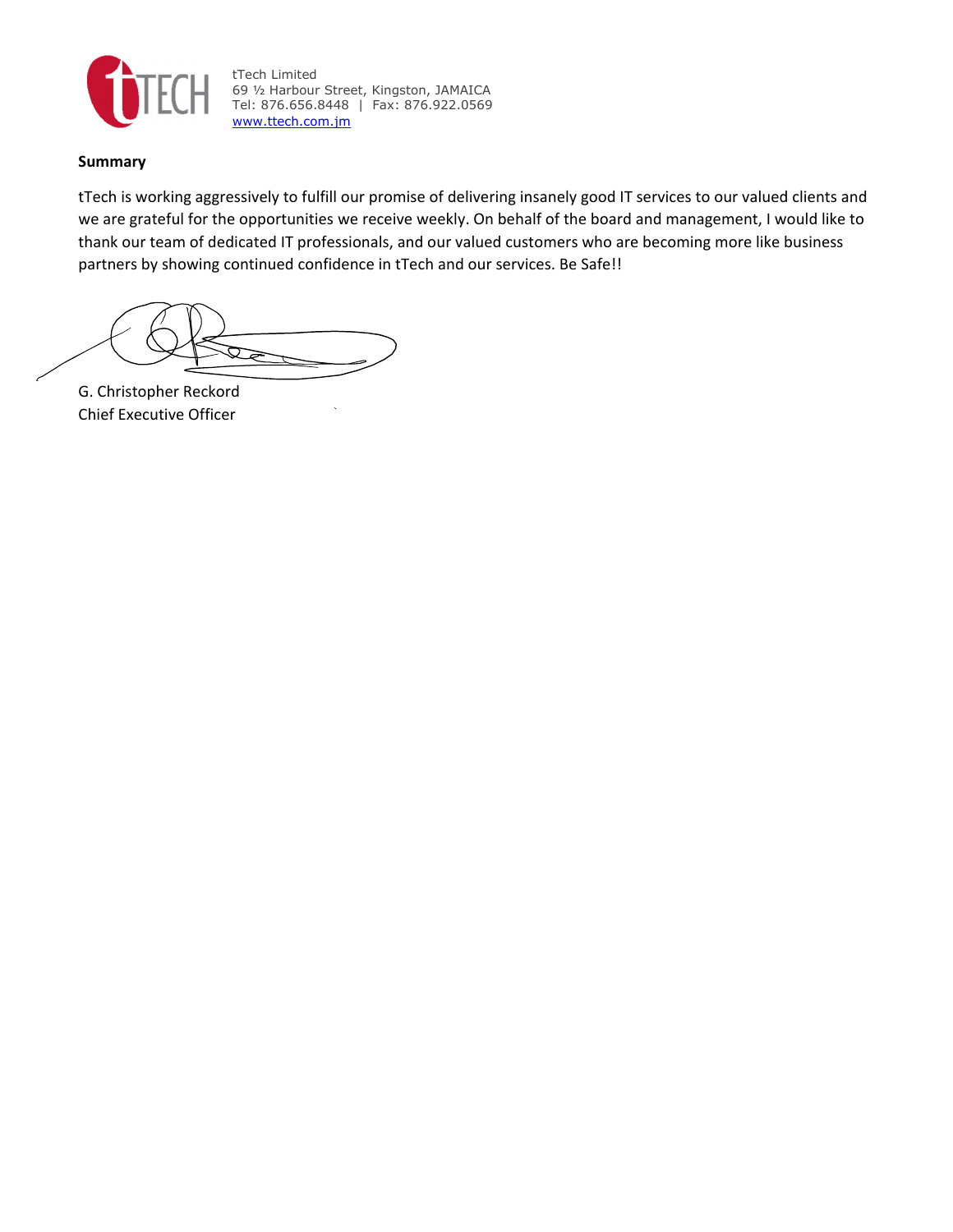Financial Statements For the six months ended 30 June 2021 (Unaudited)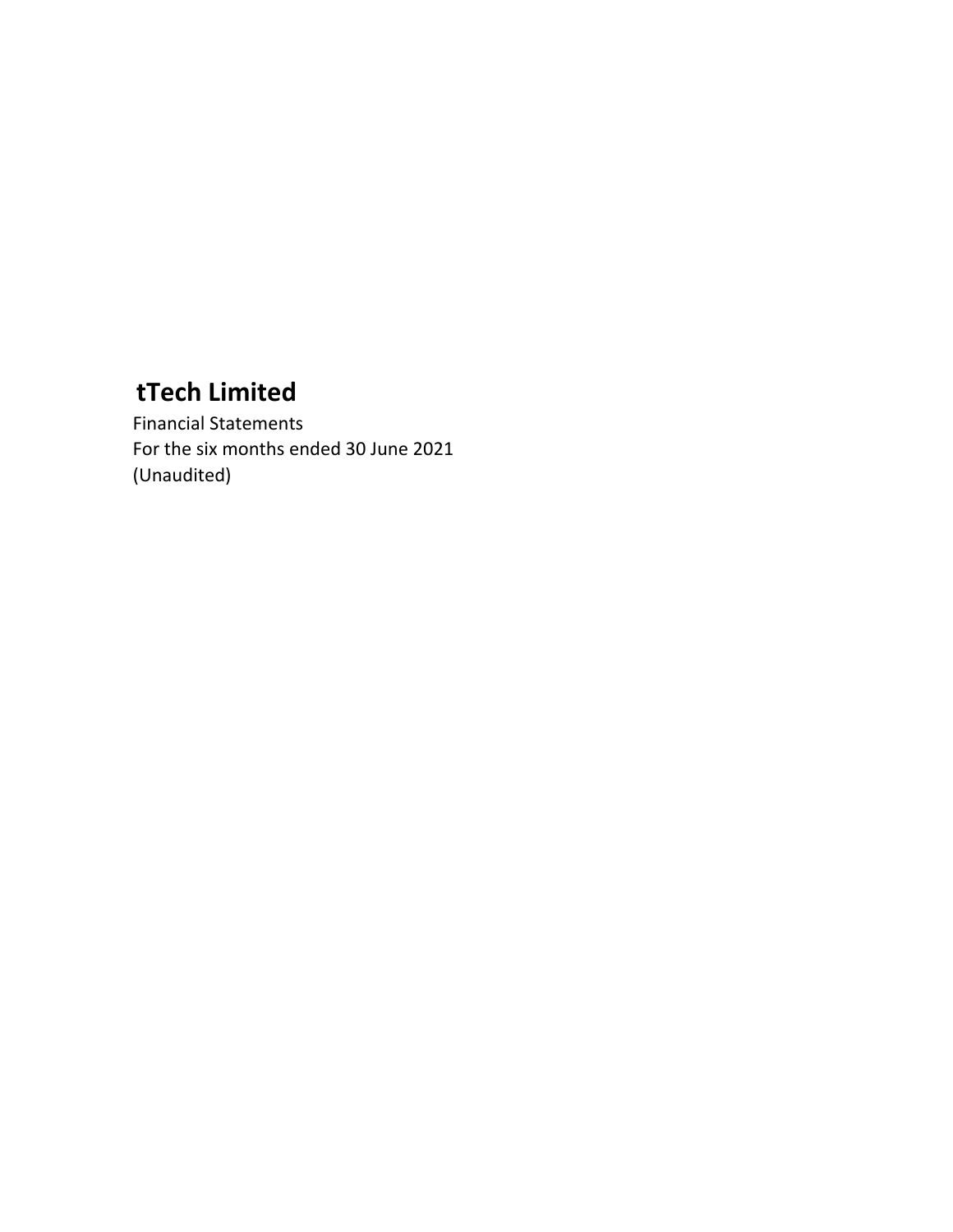FINANCIAL STATEMENTS SIX MONTHS ENDED 30 JUNE 2021 (Unaudited)

|                                        | Page  |
|----------------------------------------|-------|
| <b>Statement of Financial Position</b> | 1     |
| Statement of Comprehensive Income      | 2     |
| Statement of Changes in Equity         | 3     |
| <b>Statement of Cash Flows</b>         | 4     |
| Notes to the Financial Statements      | 5 - 6 |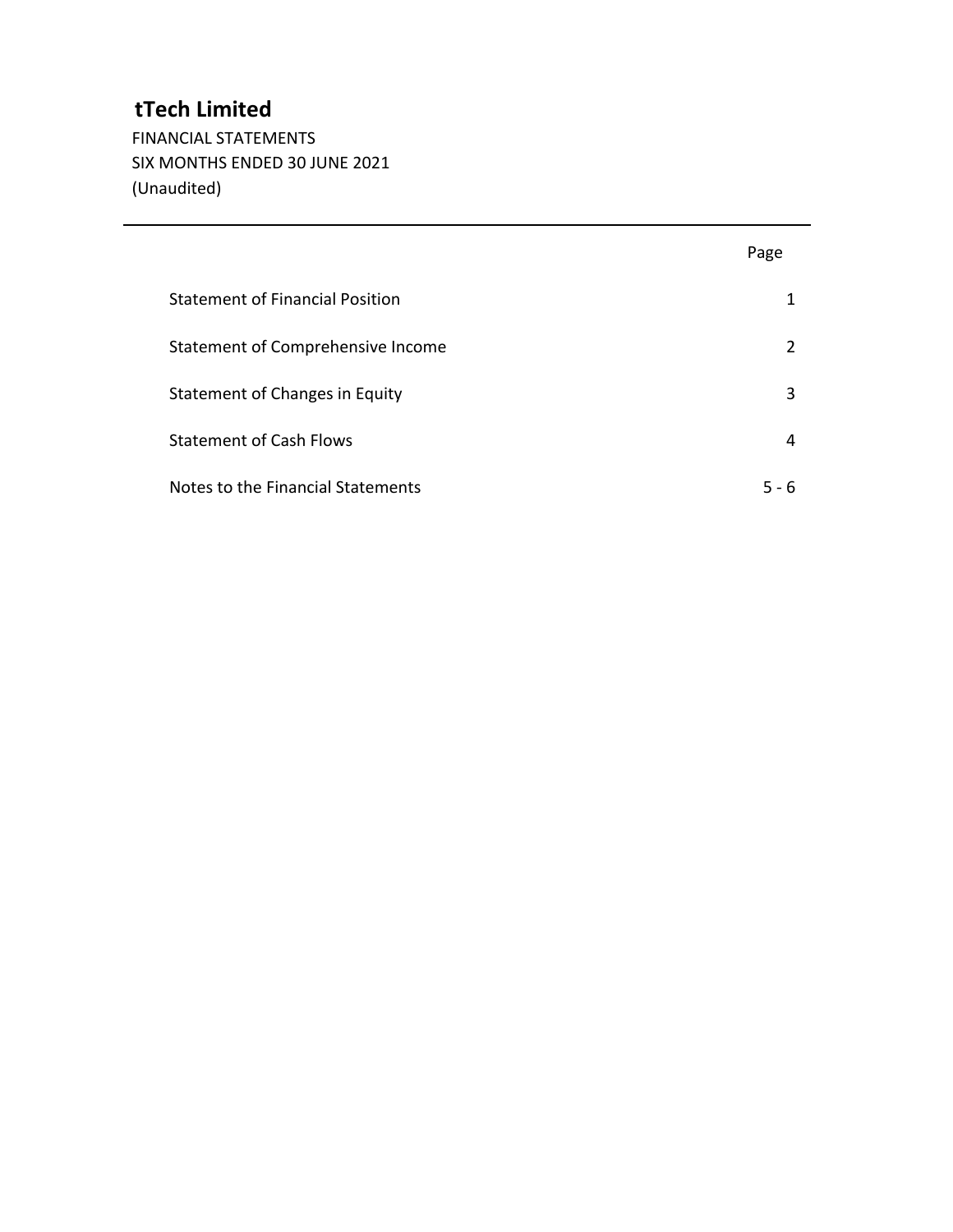STATEMENT OF FINANCIAL POSITION SIX MONTHS ENDED 30 JUNE 2021 (Unaudited)

| Expressed in \$'000                                          | <b>Notes</b> | As at<br>30-Jun-21 | As at<br>30-Jun-20 | <b>Audited</b><br>31-Dec-20 |
|--------------------------------------------------------------|--------------|--------------------|--------------------|-----------------------------|
| <b>Current assets</b>                                        |              |                    |                    |                             |
| Cash and cash equivalents<br>Government securities purchased | 2c           | 27,241             | 37,479             | 23,577                      |
| under resale agreements                                      |              | 93,944             | 94,670             | 99,572                      |
| Accounts receivable                                          |              | 86,140             | 65,322             | 71,789                      |
| Other receivables                                            | 2d           | 19,613             | 17,527             | 33,761                      |
| Inventory                                                    |              | 43,944             | 31,737             | 18,710                      |
|                                                              |              | 270,882            | 246,735            | 247,409                     |
| <b>Current liabilities</b>                                   |              |                    |                    |                             |
| Accounts payable                                             |              | 60,619             | 49,923             | 43,334                      |
| <b>Contract liabilities</b>                                  | 2e           | 1,684              | 8,239              | 5,252                       |
| Taxation payable                                             | 2f           | 910                |                    |                             |
| Lease liability (current portion)                            |              | 1,572              | 1,180              | 1,536                       |
|                                                              |              | 64,785             | 59,342             | 50,122                      |
| Net current assets                                           |              | 206,096            | 187,392            | 197,287                     |
| <b>Non-current assets</b>                                    |              |                    |                    |                             |
| Investments                                                  |              | 31,919             | 31,303             | 30,987                      |
| Right-of-use asset                                           |              | 23,768             | 26,835             | 25,302                      |
| Property and equipment                                       |              | 12,453             | 12,034             | 12,898                      |
| Intangibles                                                  |              | 576                | 786                | 650                         |
| Deferred tax                                                 |              | 1,559              |                    |                             |
|                                                              |              | 70,276             | 70,958             | 69,837                      |
| <b>Non-current liabilities</b>                               |              |                    |                    |                             |
| Long-term lease liability                                    |              | 27,144             | 28,880             | 27,900                      |
| Net non-current assets                                       |              | 43,132             | 42,078             | 41,937                      |
| <b>Total net assets</b>                                      |              | 249,228            | 229,470            | 239,224                     |
| Financed by:                                                 |              |                    |                    |                             |
| Shareholders' equity:                                        |              |                    |                    |                             |
| Share capital                                                |              | 51,727             | 51,727             | 51,727                      |
| Unappropriated profit                                        |              | 197,501            | 177,743            | 187,497                     |
|                                                              |              | 249,228            | 229,470            | 239,224                     |

Approved and authorised by the Board of Directors on July 29, 2021 and signed on its behalf by:

 $\frac{1}{\text{Direction}}$   $\frac{1}{\text{Direction}}$   $\frac{1}{\text{Diractor}}$ Director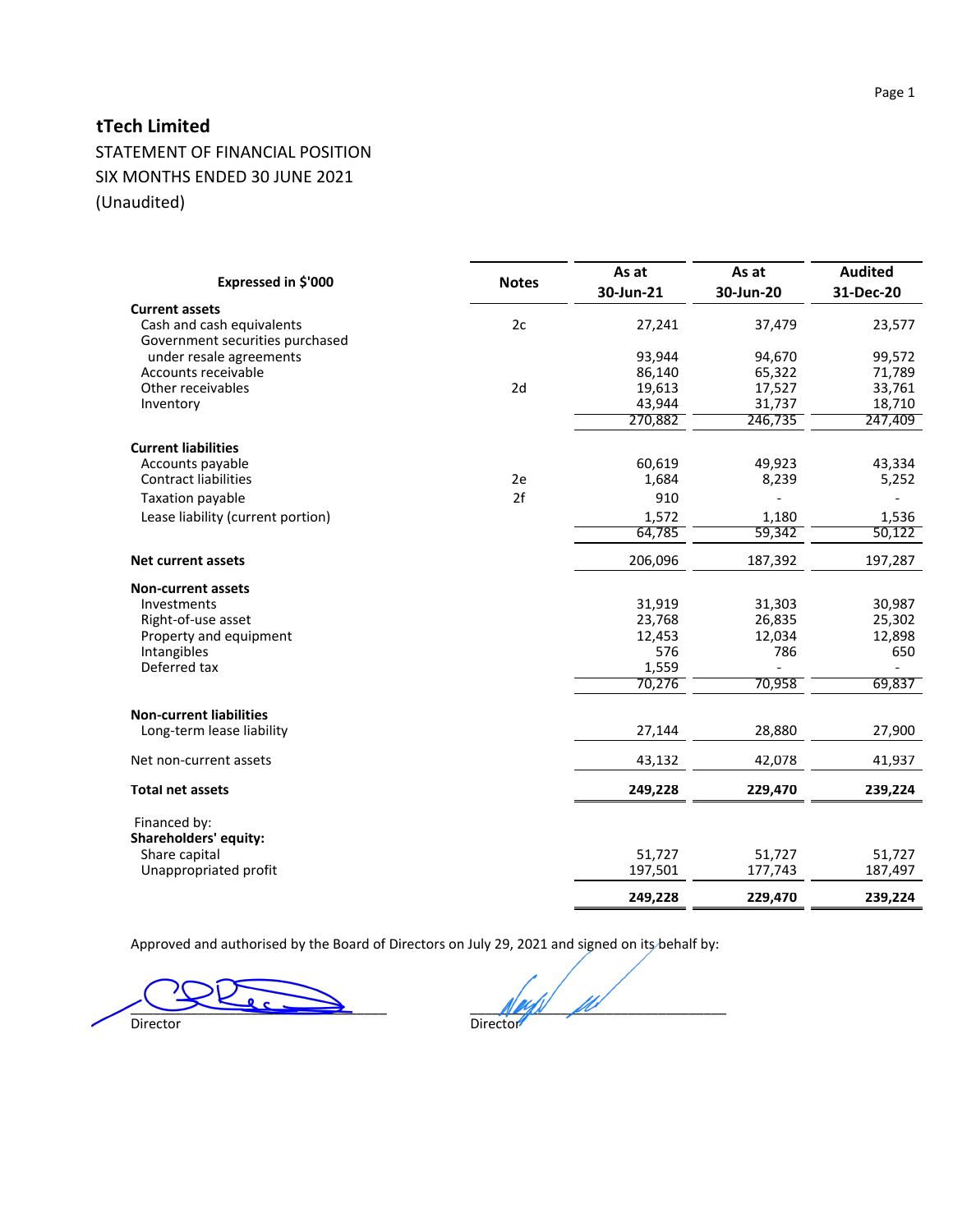STATEMENT OF COMPREHENSIVE INCOME SIX MONTHS ENDED 30 JUNE 2021 (Unaudited)

| Expressed in \$'000                   | <b>Notes</b> | <b>Qtr Ended</b><br>30-Jun-21 | <b>Qtr Ended</b><br>30-Jun-20 | <b>YTD</b><br>30-Jun-21 | <b>YTD</b><br>30-Jun-20 | <b>Audited Y/E</b><br>31-Dec-20 |
|---------------------------------------|--------------|-------------------------------|-------------------------------|-------------------------|-------------------------|---------------------------------|
| Revenue                               |              | 107,970                       | 82,726                        | 204,340                 | 170,277                 | 359,481                         |
| Cost of Sales                         |              | (34, 884)                     | (26, 707)                     | (66, 276)               | (53,680)                | (113, 993)                      |
| <b>Gross Profit</b>                   |              | 73,087                        | 56,019                        | 138,065                 | 116,597                 | 245,488                         |
| Other income                          |              | 1,874                         | 597                           | 1,891                   | 664                     | 904                             |
| Administrative expenses               |              | (62, 655)                     | (46, 759)                     | (117, 957)              | (98, 402)               | (206, 526)                      |
| Other operating expenses              |              | (7, 426)                      | (5, 189)                      | (12, 218)               | (13,030)                | (30, 213)                       |
| <b>Operating profit</b>               |              | 4,880                         | 4,668                         | 9,781                   | 5,829                   | 9,653                           |
| Finance income                        |              | 508                           | 519                           | 992                     | 1,085                   | 1,726                           |
| Finance cost                          |              | (576)                         | (601)                         | (1, 158)                | (1, 208)                | (2, 393)                        |
| <b>Profit before taxation</b>         |              | 4,812                         | 4,586                         | 9,615                   | 5,706                   | 8,986                           |
| Taxation                              | 2f           | (914)                         |                               | (997)                   |                         |                                 |
| Net profit                            |              | 3,898                         | 4,586                         | 8,618                   | 5,706                   | 8,986                           |
| Other comprehensive income            |              |                               |                               |                         |                         |                                 |
| Unrealised gain/(loss) on investments |              | 3,675                         | 3,992                         | 7,004                   | 7,021                   | 13,495                          |
| <b>Total comprehensive income</b>     |              | 7,573                         | 8,578                         | 15,622                  | 12,727                  | 22,481                          |
| Net profit attributable to owners     |              | 7,573                         | 8,578                         | 15,622                  | 12,727                  | 22,481                          |
| <b>Earnings per share</b>             | 2g           | \$0.07                        | \$0.08                        | \$0.15                  | \$0.12                  | \$0.21                          |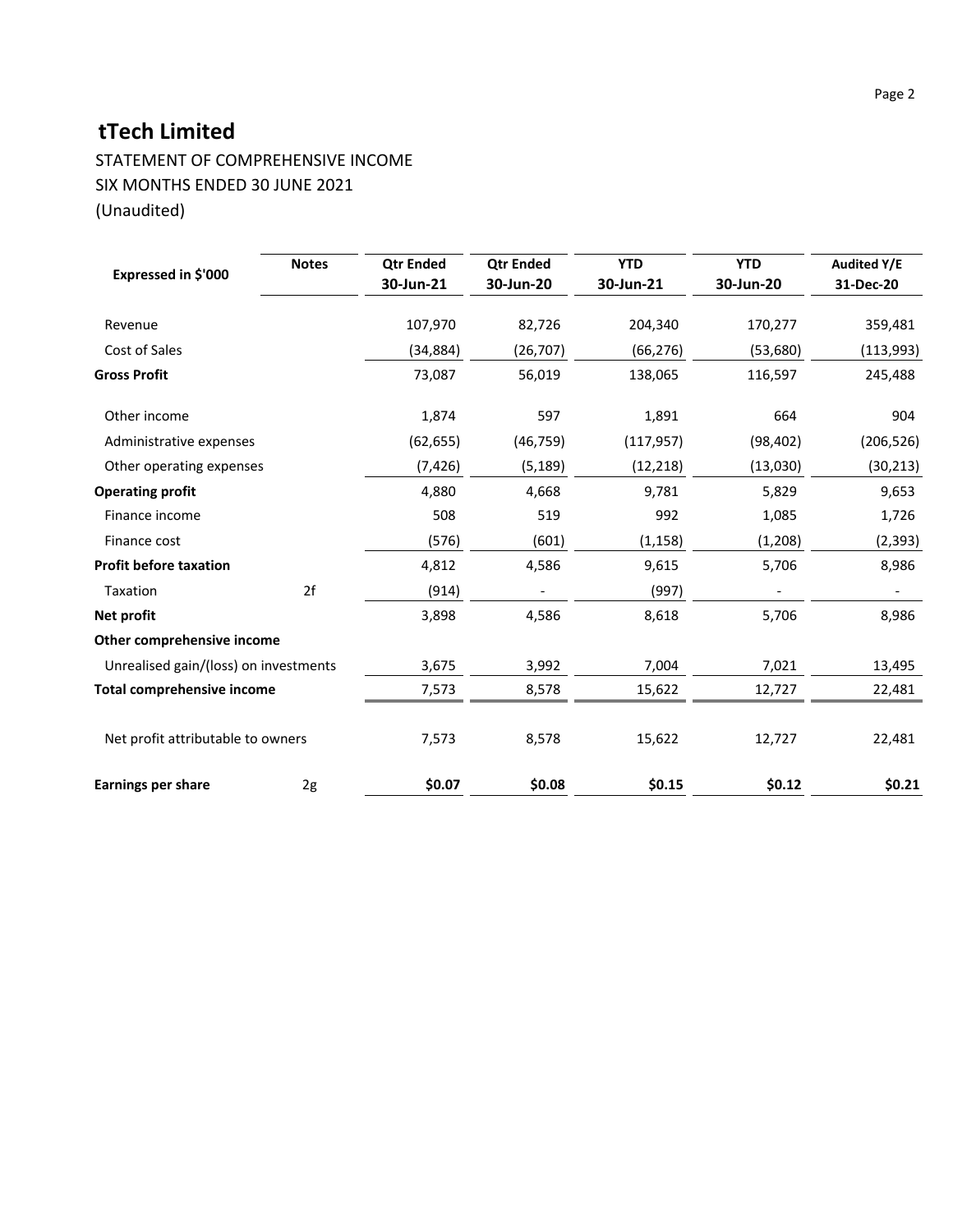STATEMENT OF CHANGES IN EQUITY SIX MONTHS ENDED 30 JUNE 2021 (Unaudited)

| Expressed in \$'000                         | <b>Share</b><br>Capital | Unappropriated<br>Profit | <b>Total</b> |
|---------------------------------------------|-------------------------|--------------------------|--------------|
| Balance at 31 December 2019                 | 51,727                  | 165,016                  | 216,743      |
| Net profit being total comprehensive income |                         | 12,727                   | 12,727       |
|                                             |                         |                          |              |
| Balance at 30 June 2020                     | 51,727                  | 177,743                  | 229,470      |
| Balance at 31 December 2020                 | 51,727                  | 187,497                  | 239,224      |
| Net profit being total comprehensive income |                         | 15,622                   | 15,622       |
| <b>Dividends</b>                            |                         | (5,618)                  | (5,618)      |
|                                             |                         |                          |              |
| Balance at 30 June 2021                     | 51,727                  | 197,501                  | 249,228      |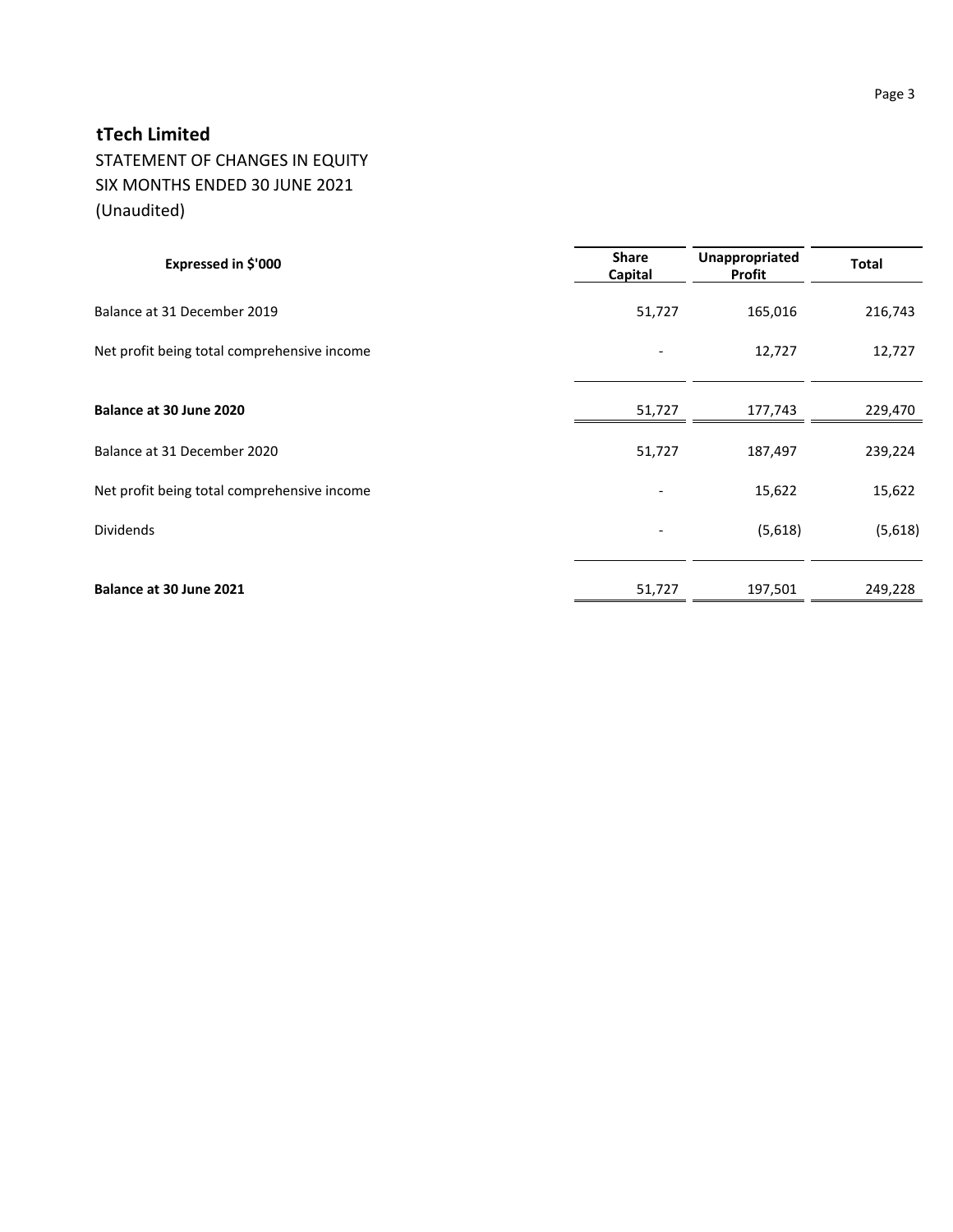COMPANY STATEMENT OF CASH FLOWS

SIX MONTHS ENDED 30 JUNE 2021

(Unaudited)

|                                                                 | <b>YTD Ended</b> | <b>YTD Ended</b> | <b>Audited</b> |
|-----------------------------------------------------------------|------------------|------------------|----------------|
| Expressed in \$'000                                             | 30-Jun-21        | 30-Jun-20        | 31-Dec-20      |
| SOURCES/(USES) OF CASH                                          |                  |                  |                |
| Cash Flows From operating activities                            |                  |                  |                |
| Net profit being total comprehensive income<br>Adjustments for: | 15,622           | 12,727           | 22,481         |
| Allowance for expected credit losses                            | 69               | 79               | 4,845          |
| Depreciation - Right-of-use asset                               | 1,533            | 1,533            | 3,067          |
| Depreciation                                                    | 2,576            | 2,254            | 4,480          |
| Amortization                                                    | 73               | 168              | 304            |
| Loss on disposal of equipment                                   |                  |                  |                |
| Dividend income                                                 | (46)             | (39)             | (112)          |
| Foreign exchange gain                                           | (6, 304)         | (8, 359)         | (14, 607)      |
| Depreciation in fair value of equity investments                | (700)            | 1,338            | 1,112          |
| Interest Income                                                 | (992)            | (1,085)          | (1,726)        |
| Interest expense                                                | 1,158            | 1,208            | 2,393          |
| Operating cash flows before movements in working capital        | 12,989           | 9,824            | 22,237         |
| Accounts receivable                                             | (14, 351)        | (22, 186)        | (33, 478)      |
| Other receivables                                               | 14,148           | 21,019           | 4,617          |
| Inventories                                                     | (25, 234)        | (15, 581)        | (2, 554)       |
| Accounts payable                                                | 17,285           | 8,198            | 1,609          |
| <b>Contract liabilities</b>                                     | (3, 568)         | 4,569            | 1,582          |
| Tax payable                                                     | 738              |                  |                |
| Deferred tax                                                    | (1, 559)         |                  |                |
|                                                                 | 448              | 5,843            | (5,987)        |
| Dividend received                                               | 46               | 39               | 112            |
| Interest received                                               | 932              | 1,042            | 1,831          |
| Interest paid - lease liability                                 | (1, 158)         | (1, 208)         | (2, 393)       |
| Net cash flows provided by operating acivities                  | 268              | 5,716            | (6, 437)       |
|                                                                 |                  |                  |                |
| Cash flows from investing acivities                             |                  |                  |                |
| Additions to property, plant and equipment                      | (2, 220)         | (1,004)          | (4, 276)       |
| Additions to intangibles                                        |                  |                  |                |
| Securities purchased                                            | (10, 303)        | (12, 827)        |                |
| Investments                                                     | (11,084)         | (12, 969)        | (2,070)        |
| Cash (used in)/provided by investing acivities                  | (23, 607)        | (26, 800)        | (6, 346)       |
| Cash flows from financing acivities                             |                  |                  |                |
| Payment of lease liability - principal portion                  | (718)            | (538)            | (1, 163)       |
| Dividends paid                                                  | (5,618)          |                  |                |
| Cash (used in)/provided by financing acivities                  | (6, 336)         | (538)            | (1, 163)       |
| Increase in cash and cash equivalents                           | (29, 674)        | (20, 414)        | (13, 946)      |
| Effect of exchange rate on cash and cash equivalents            | 4,060            | (1,208)          | 14,607         |
| Cash and cash equivalents at beginning of the year              | 116,265          | 115,194          | 115,604        |
|                                                                 |                  |                  |                |
| Net cash and cash equivalents at end of the period              | 90,651           | 93,572           | 116,265        |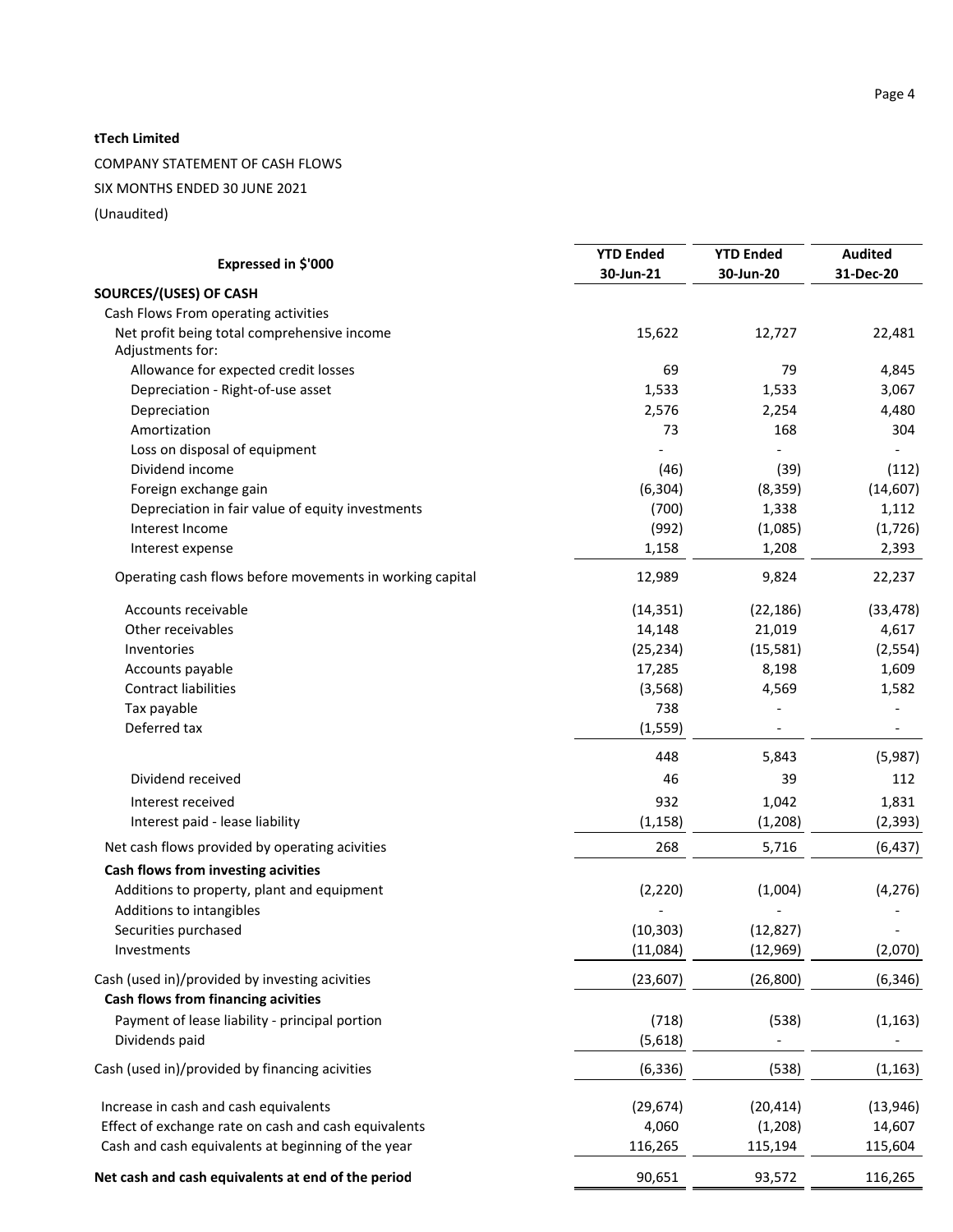| Comprised of:                                      |        |        |         |
|----------------------------------------------------|--------|--------|---------|
| Cash and bank balances                             | 27.241 | 37.479 | 23.916  |
| Short term investments                             | 63.410 | 56.093 | 92,349  |
| Net cash and cash equivalents at end of the period | 90,651 | 93,572 | 116.265 |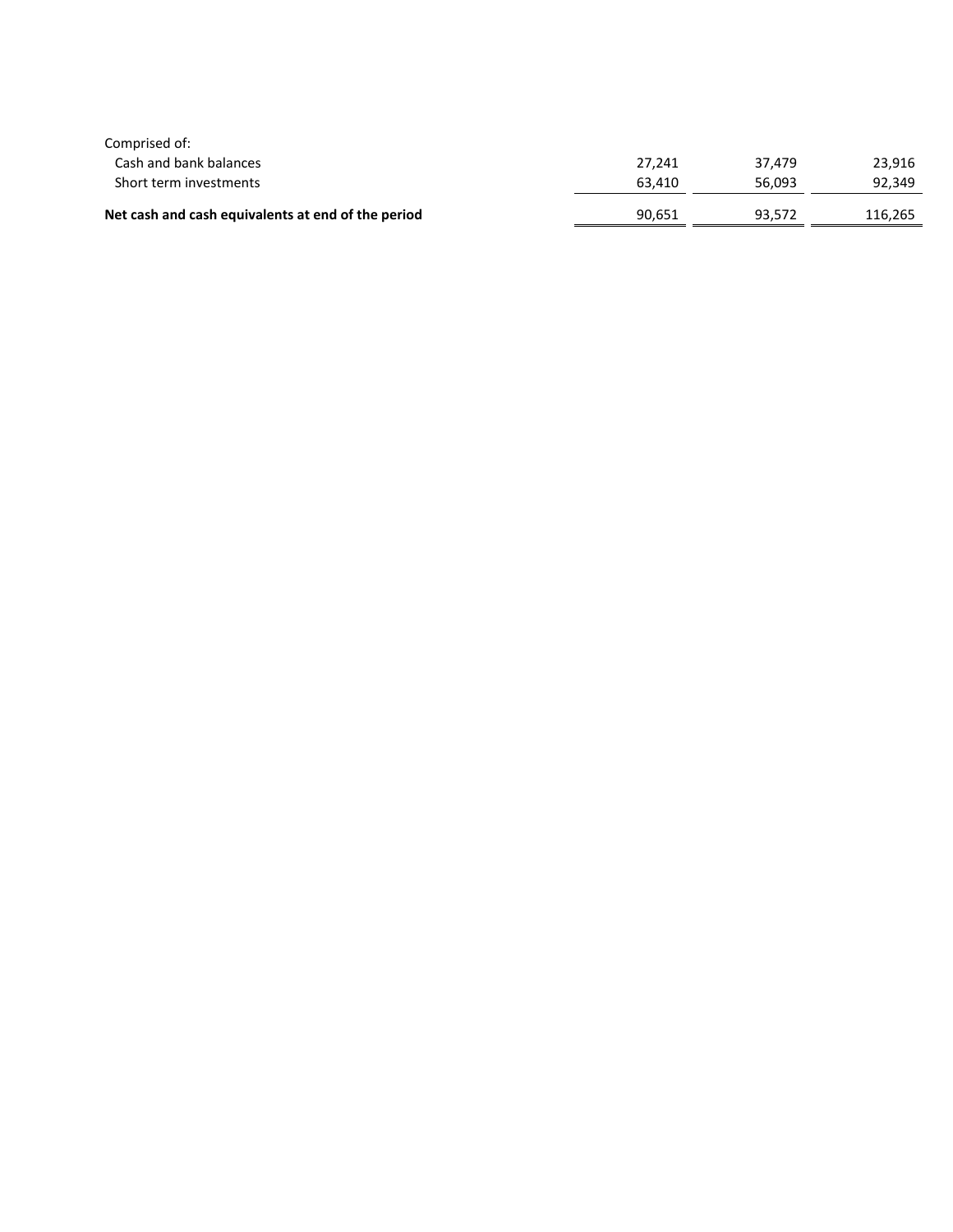# **tTech Limited** NOTES TO THE FINANCIAL STATEMENTS SIX MONTHS ENDED 30 JUNE 2021 (Unaudited)

#### 1. GENERAL INFORMATION

tTech Limited ("Company") is a limited liability company, which was incorporated under the Companies Act and is domiciled in Jamaica with registered office located at 69 1/2 Harbour Street, Kingston.

The principal activity of the Company is that of information technology service providers and consultants.

On January 7, 2016, the Company's ordinary shares were listed on the Junior Market of the Jamaica Stock Exchange.

#### 2. ACCOUNTING POLICIES

(a) Statements of Compliance

These interim financial statements for the period ended 30 June 2021, have been prepared in accordance with IAS34, 'Interim Financial Reporting'. These interim financial statements should be read in conjuction with the Audited Financial Statements for the year ended 31 December 2020.

The accounting policies followed in these interim financial statements are consistent with those used in the audited financial statements for the year ended 31 December 2020, which have been prepared in accordance with International Financial Reporting Standards (IFRS) and comply with the provisions of the Jamaican Companies Act.

(b) Tax Status

The Company was listed on the Junior Market of the Jamaica Stock Exchange on 7 January 2016 and under the Income Tax Act (Jamaica Stock Exchange Junior Market) Remission Notice, 2010, 100% of income taxes will be remitted by the Minister of Finance during the first five years of listing on Junior Market (Phase one) of the Jamaica Stock Exchange and 50% of income taxes will be remitted by the Minister of Finance during the second five years of listing on the Junior Market (Phase two) of the Jamaica Stock Exchange.

#### (c) Net Cash & Cash Equivalents

Cash & cash equivalents includes investments with settlement dates of 90 days or less.

|                                                             | <b>YTD Ended</b><br>30-Jun-21 | <b>YTD Ended</b><br>30-Jun-20 |
|-------------------------------------------------------------|-------------------------------|-------------------------------|
| Reverse repurchase agreements - classified as cash and cash |                               |                               |
| equivalents                                                 | 63.410                        | 56,093                        |
| Reverse repurchase agreements - other                       | 30,534                        | 38,577                        |
|                                                             |                               |                               |
| Securities purchased                                        | 93.944                        | 94,670                        |

#### (d) Other receivables

Other receivables include witholding tax, prepayments and procurement - amounts recoverable from customers for purchases of renewal licenses made on their behalf.

(e) Contract liabilities

Contract liabilities include short-term customer advances received to deliver equipment and to render services. This amount was reclassified from other payables in the prior year audit as a result of the adoption of IFRS 15.